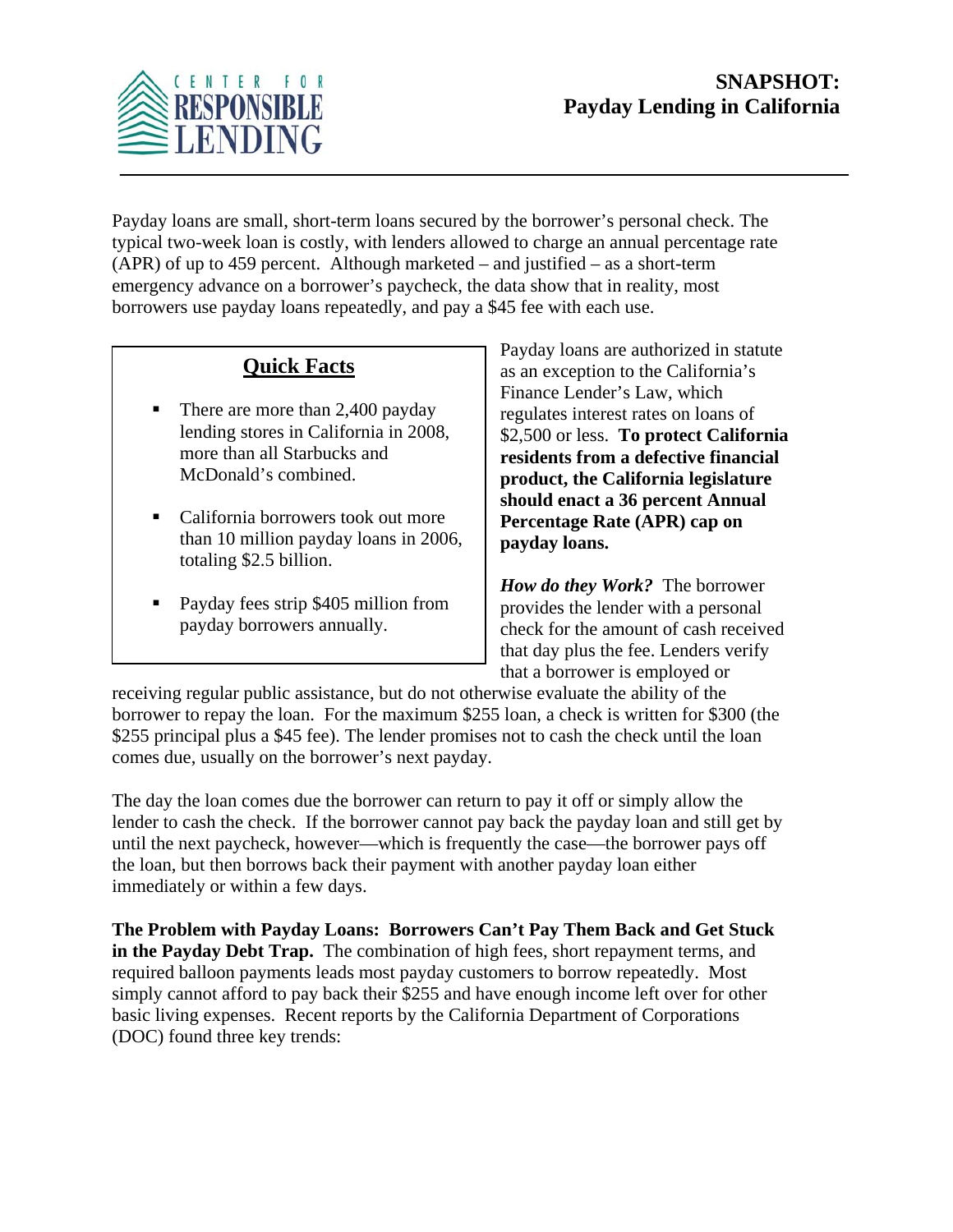- 1. **Most of the one million payday borrowers are falling into the payday debt trap of repeated borrowing.**
	- Payday borrowers take out an average of 10 loans per year.
	- Nearly 450,000 borrowers had back-to-back spells of 6 loans or more. This translates to *paying back at least \$525 for an initial \$255 in credit*.
	- Borrowers with 6 or more loans per year account for more than 50 percent of all CA payday revenues.<sup>1</sup>
	- Five percent of CA borrowers —57,147 borrowers—completed more than 19 consecutive transactions during 2006, or had payday debt *at least nine and half months out the year paying \$1,110 back for one \$255 loan.* These 57,147 borrowers accounted for more than a quarter of the 10 million 2006 payday loans. $2$
- 2. **Very few borrowers used payday loans to meet true one-time or uncommon emergencies.** Less than 4 percent of loans go to borrowers who take just one loan. Instead, the DOC found that 70 percent of borrowers report taking out payday loans to meet basic expenses (to pay bills, to buy groceries or other necessary household goods), rather than to cover short-term emergencies.
- 3. **Payday lenders target vulnerable populations.** Payday borrowers are disproportionately female (60%), African American (18%) and Latino (36%). African Americans, however, account for just 5 percent of the adult population eligible for payday loans (that is adults with checking accounts,) while Latinos make up only 23 percent.<sup>3</sup> Until banned by federal legislation in 2006, military members were also heavy users of payday loans.

**Better Alternatives are Available.** Alternative small loan products such as a consumer finance loans, credit card cash advances, lines of credit, or signature loans are a few examples of the possibilities. California credit unions and banks are actively developing and marketing more affordable and responsible short-term credit products. For example, California's largest credit union, Golden 1, offers a \$300 Lifeline Advance at 15 percent APR for customers who have an account with direct deposit.<sup>4</sup> In addition, BBVA Bancomer USA, a bank with 30 locations primarily serving California's Latino communities, is part of the Federal Deposit Insurance Corporation's (FDIC) small-loan pilot program.<sup>5</sup> Banks participating in this program offer small loans costing no more than 36 percent APR with a built-in savings component to borrowers who might otherwise consider a payday loan.

## **POLICY OBJECTIVE Establish a 36 Percent APR cap to rein in payday lending.**

## *Background*

The federal government, 16 states and the District of Columbia have reined in abusive payday lending by establishing a reasonable usury cap on payday loans of 36 percent or less:

• At the request of the U.S. Department of Defense, Congress established a 36 percent APR cap on payday loans for members of the military and their families in 2006. In a report to Congress, the Defense Department concluded, "Education, counseling ... and sound alternatives are necessary but not sufficient to protect Service members from predatory lending practices or products that are aggressively marketed [to them]." The